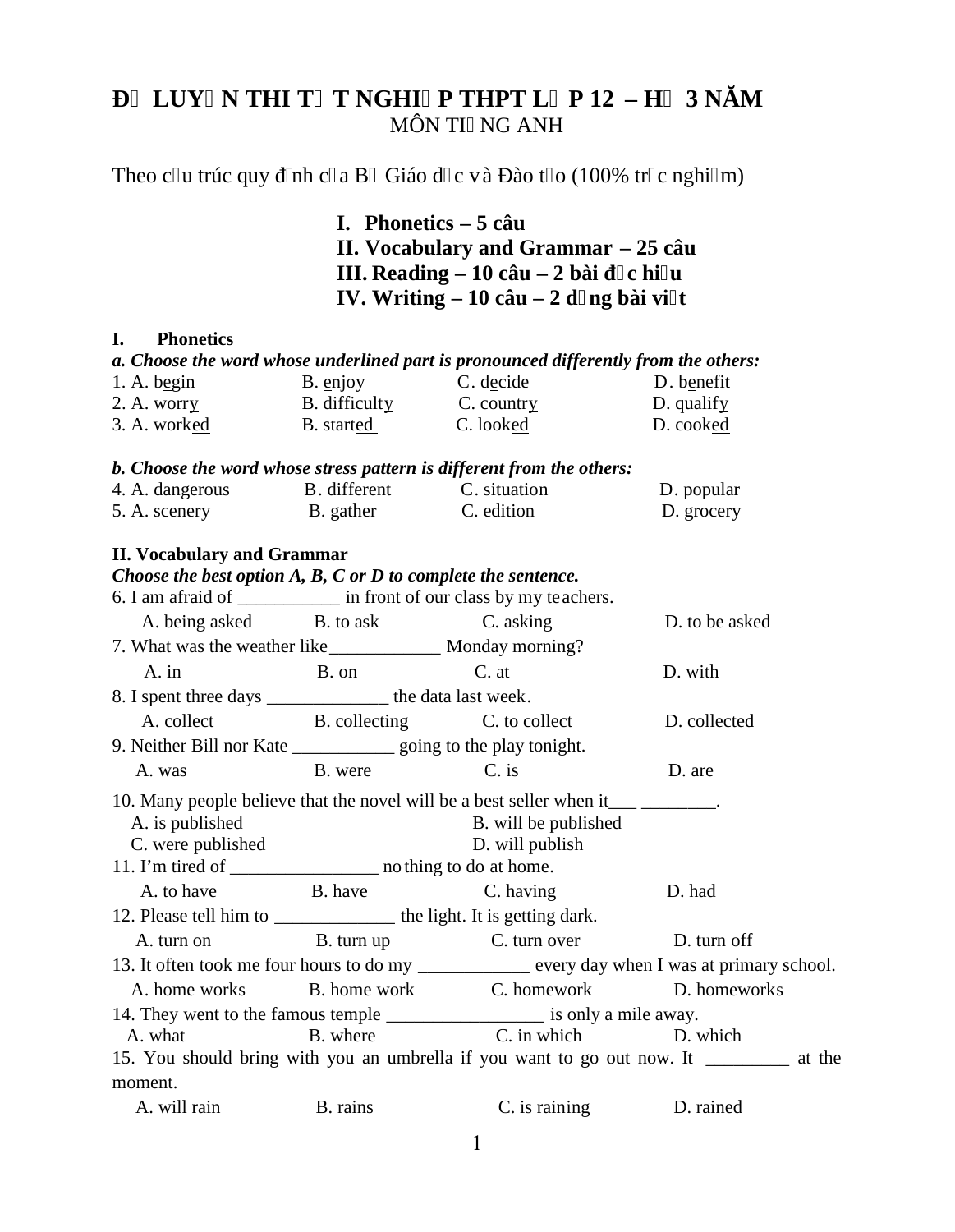| A. to buy                                                                                                      | B. buying C. bought          |        | D. buy         |
|----------------------------------------------------------------------------------------------------------------|------------------------------|--------|----------------|
| 17. Young people hate ______________, they prefer making questions.                                            |                              |        |                |
| A. ask                                                                                                         | B. asking C. be asked        |        | D. being asked |
| 18. Professional players are not allowed to ______________this race.                                           |                              |        |                |
| A. take part in B. come into C. take place in                                                                  |                              |        | D. take part   |
| 19. He has been in hospital ______________last Tuesday.                                                        |                              |        |                |
| A. for                                                                                                         | B. when C. from D. since     |        |                |
| 20. Jane, there's a message for you. _____________ called when you were out.                                   |                              |        |                |
| A. Someone B. No one C. Anyone D. Anybody                                                                      |                              |        |                |
| 21. Be quiet! I _____________to listen to some important information.                                          |                              |        |                |
| A. was trying B. am trying C. try                                                                              |                              |        | D. tried       |
| 22. The teacher made us _____________ hard for the final examination.                                          |                              |        |                |
| A. learn B. learning C. to learn D. learnt                                                                     |                              |        |                |
| 23. I am sure I locked the door. I clearly remember ________________ it.                                       |                              |        |                |
| A. to lock                                                                                                     | B. to have locked C. locking |        | D. lock        |
| 24. She wishes she _________ the written tests.                                                                |                              |        |                |
| A. will pass B. is going to pass C. passes D. would pass                                                       |                              |        |                |
| 25. Joanna's previous employer gave her a good recommendation because she made ______<br>mistakes in her work. |                              |        |                |
| A. much                                                                                                        | B. little                    | C. few | D. a lot       |
| 26. The importance of a language doesn't necessarily ___________ on the number of people<br>who speak it.      |                              |        |                |
| A. try                                                                                                         | B. rely C. depend D. insist  |        |                |
| 27. We offer afternoon and evening classes with ______________ teachers.                                       |                              |        |                |
| A. well-qualified B. good-qualified                                                                            |                              |        |                |
| C. qualification D. quality                                                                                    |                              |        |                |
| 28. The policeman ___________ the thief when he _____________ into the bank.                                   |                              |        |                |
| A. catches/broke                                                                                               | B. caught/broke              |        |                |
| C. has caught/broke D. caught/ had just broken                                                                 |                              |        |                |
| 29. When wastes are poured into the atmosphere, the air becomes_________________.                              |                              |        |                |
| A. contaminated                                                                                                | B. contaminating             |        |                |
| C. to contaminate                                                                                              | D. contaminate               |        |                |
| 30. I want to make my gift special so I've bought some colourful _______________.                              |                              |        |                |
| A.wrap paper                                                                                                   | B. wrapped paper             |        |                |
| C. paper wrapping                                                                                              | D. wrapping paper            |        |                |

# **III. Reading**

*a. Choose the best answer A, B, C or D to complete the passage.*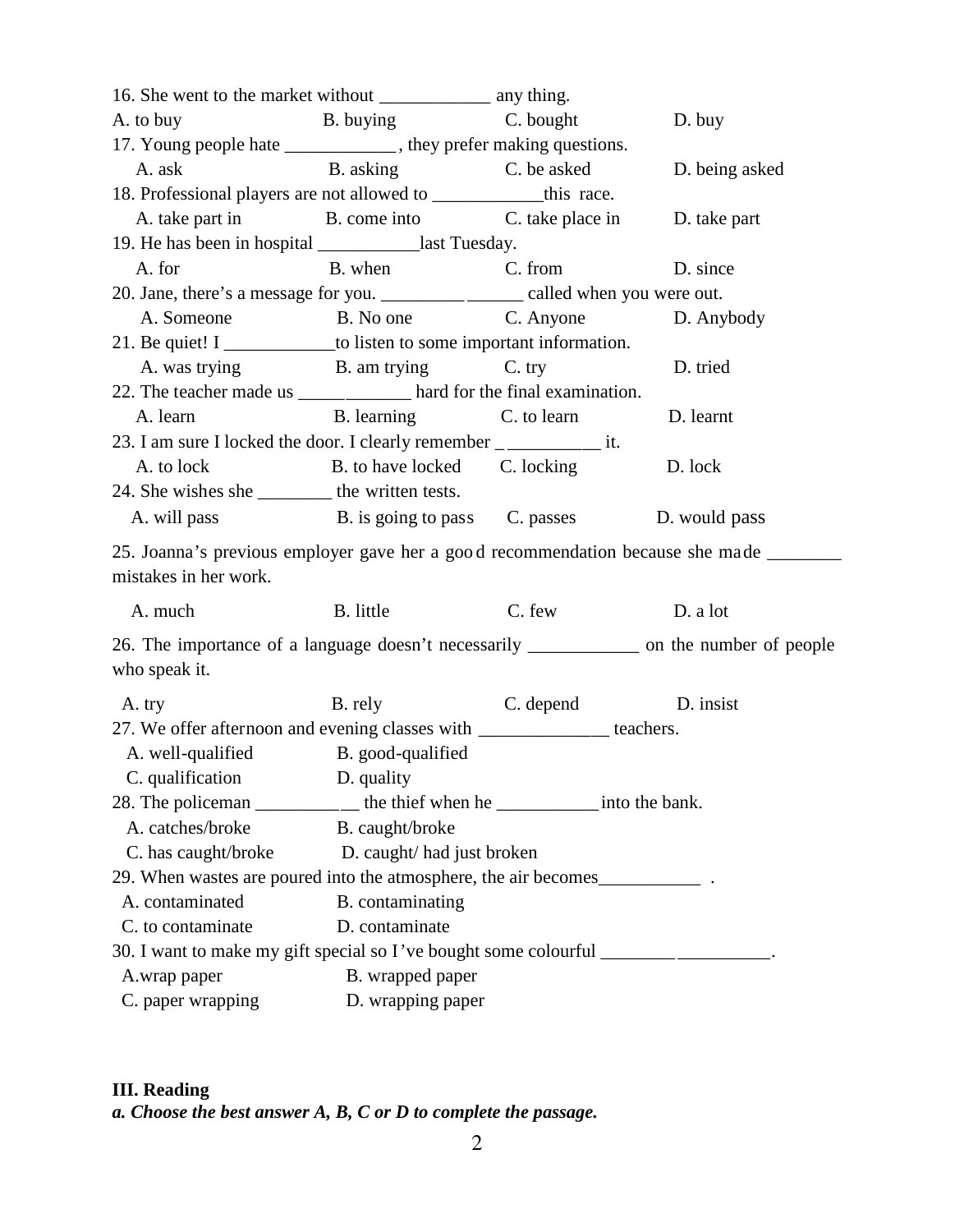This passage is extracted from the introduction to the Directory of Summer Jobs, a book published every year to help students find temporary employment during the summer vacation.

You should try to apply as early as possible. Don't write to only one employer but to several (31) Several (31) Several (31) Nou are more likely to have a chance to get a job. Before (32) \_\_\_\_\_\_\_\_\_ for a position , check that you fulfill all the requirements as to period of work, age, and qualifications. Write an application letter (33) which position interests you, why you think you are suitable for it and how many hours you can work a week. Remember to (34)\_\_\_\_\_\_\_\_\_ your curriculum vitae and a small photograph of your own .

When a job (35) \_\_\_\_\_\_\_\_\_\_\_ to you, check details of wages, hou rs and the conditions of work with the employer. If you are offered more than one job, you should decide quickly.

| 31. A. others           | B. another     | C. the others       | D. other      |
|-------------------------|----------------|---------------------|---------------|
| 32. A. applying         | B. asking      | C. having           | D. working    |
| 33. A. talking          | B. explaining  | C. demanding        | D. booking    |
| 34. A. close            | B. get on      | C. put away         | D. enclose    |
| 35. A. had been offered | B. was offered | C. has been offered | D. is offered |

## *b. Choose the best answer A, B, C for each question.*

Sydney is Australia's most exciting city. The history of Australia begins h ere. In 1788 Captain Apthur Phillips arrived in Sydney with 11 ships and 1624 passengers from Britain (including seven hundred and seventy prisoners). Today there are about 3.6 million people in Sydney. It's the biggest city in Australia, the busi est port in the South Pacific and one of the most beautiful cities in the world.

There are over 20 excellent beaches close to Sydney and its warm summer climate and cool winter have made it a favourite city for immigrants from overseas. There are three things that make Sydney famous: its beautiful harbour, the Sydney Harbour Bridge, which was built in 1932 and the Sydney Opera House, which was opened in 1973.

|                      | 36. How many prisoners were brought to Australia in 1788?           |                |                       |
|----------------------|---------------------------------------------------------------------|----------------|-----------------------|
| A. 1624              | <b>B.</b> 770                                                       | C. 3.6 million | D. 717                |
|                      | 37. Where does the history of Australia begin?                      |                |                       |
|                      | A. In Canberra B. In Melbourne C. In Sydney                         |                | D. In New South wales |
|                      | 38. Which city mentioned is the busiest port in the S outh Pacific? |                |                       |
| A. Perth             | B. Sydney C. Tasmania                                               |                | D. New York           |
|                      | 39. What is the weather like in Sydney in winter?                   |                |                       |
| A. very cold B. warm |                                                                     | C. cool        | D. hot                |
|                      | 40. When was the Sydney Opera House opened?                         |                |                       |
| A. 1788              | B. 1624                                                             | C. 1732        | D. 1973               |

#### **IV. Writing**

*a. Choose the sentence A, B, C or D that has the same meaning with the given one.*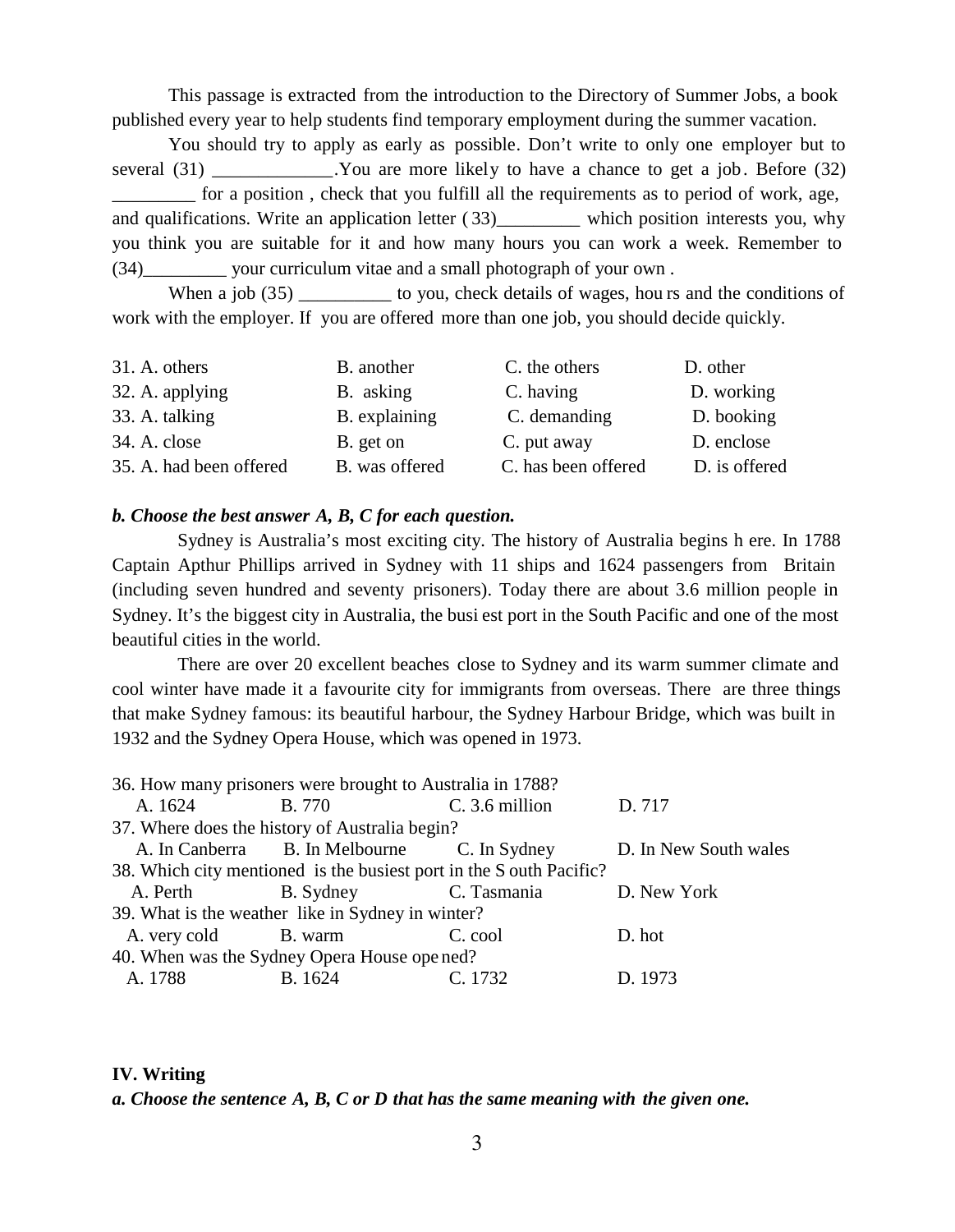- *41. She'd rather travel by train than go by air.*
- A. She prefers traveling by train to going by air.
- B. She prefers traveling by train to go by air.
- C. She prefers traveling by train than going by air.
- D. She prefers travel by train to going by air.
- *42. My brother likes pointing out my mistakes.*
- A. My brother is fond of to point ou t my mistakes.
- B. My brother is fond of point out my mistakes.
- C. My brother is fond of to pointing out my mistakes.
- D. My brother is fond of pointing out my mistakes.

*43. I've lost interest in going to the same places all the time.*

- A. I'm fed up going to the same places all the time.
- B. I'm fed of with going to the same places all the time.
- C. I'm fed up with going to the same places all the time.
- D. I'm fed up with going the same to places all the time.

## *44. May I borrow your newspaper?*

- A. Would you mind lending me your newspaper?
- B. Would you mind borrowing me your newspaper?
- C. Would you mind giving me your newspaper?
- D. Would you mind lend me your newspaper?

## *45. "Where are you going to stay when you are in Hue?" Lan asked me*

- A. Lan asked me where were we going to stay when we were in Hue.
- B. Lan asked me where we were going to stay when we were in Hue.
- C. Lan asked me where we are going to stay when we are in Hue.
- D. Lan asked me where are we going to stay when we are in Hue.

# *b. Choose the underlined word or phrase A, B, C or D in each sentence that needs correcting.*

|  |  |  |  |  | 46. He spent two hours to translate this text into English yesterday morning. |  |
|--|--|--|--|--|-------------------------------------------------------------------------------|--|
|--|--|--|--|--|-------------------------------------------------------------------------------|--|

- A B C D 47. We are going on a trip to a countryside with our classmates next month.
- A B C D 48. Many of the peoples in my home village have lived in their village all their lives. A B C D
- 49. First the examiner asked me what my name was, and where I come from.
- A B C D 50. Could you send me some information about a possibly course that I can take? A B C D

# **THE END**